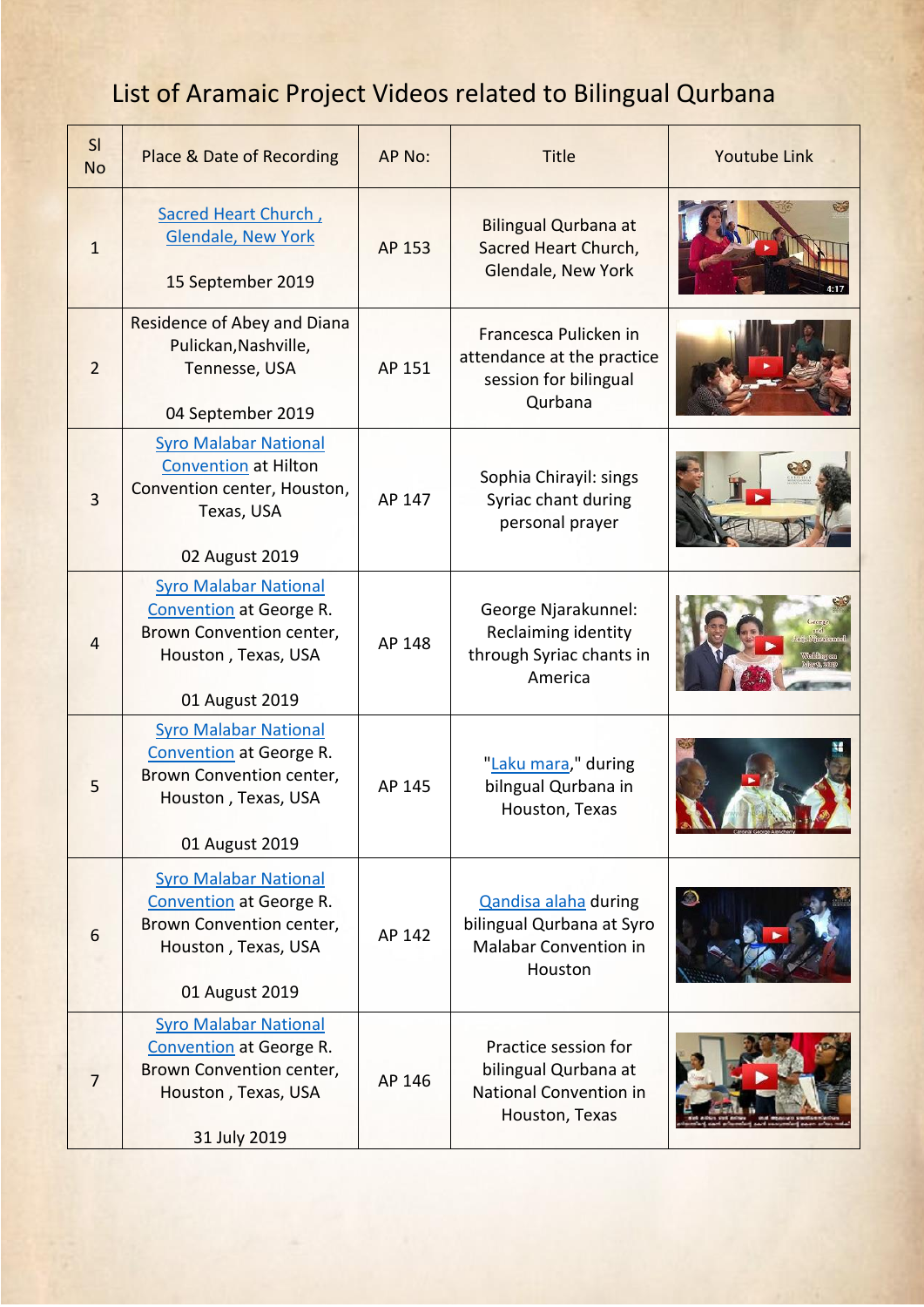| 8  | St. Thomas the Apostle Syro-<br><b>Malabar Forane Catholic</b><br>Church, Dallas, Texas, USA<br>11 May 2019  | AP 137       | Syriac chants during a<br>wedding at Dallas, USA:<br>Denny & Neena                       | ring wedding in Chicago<br>al thanks to                                                                            |
|----|--------------------------------------------------------------------------------------------------------------|--------------|------------------------------------------------------------------------------------------|--------------------------------------------------------------------------------------------------------------------|
| 9  | St. Stanislaus Kostka Church,<br><b>Maspeth, New York</b><br>28 April 2019                                   | AP 130       | The Creed in five<br>languages, including<br>Syriac.                                     | <b>The Creed</b><br>In five languages<br>(including Svriac)                                                        |
| 10 | St. Stanislaus Kostka Church,<br><b>Maspeth, New York</b><br>28 April 2019                                   | AP 132A      | <b>Pugdankon</b> during<br>bilingual Qurbana at St.<br>Stans, New York                   | Dr. Joseph J. Palackal, CMI<br>sings<br>Puqdankon'.<br>During bilingual Qurbana<br>slaus Kostka@hurch, Maspeth, No |
| 11 | St, Jude Syro Malabar<br><b>Catholic Church, Northern</b><br>Virginia. USA<br>3 June 2018                    | AP 95        | Qurbana begins with<br>Pugdankon at St. Jude<br>Syro Malabar Church, N.<br>Virginia, USA |                                                                                                                    |
| 12 | St. Thomas the Apostle Syro-<br><b>Malabar Forane Catholic</b><br>Church, Dallas, Texas, USA<br>30 June 2018 | AP 100       | A Historic Event - Solemn<br>Qurbana in Syriac in the<br><b>USA</b>                      | <b>ARAMAIC PROJECT</b><br><b>PART - 100</b>                                                                        |
| 13 | <b>St, Jude Syro Malabar</b><br><b>Catholic Church, Northern</b><br>Virginia. USA<br>26 May 2018             | AP 101       | Sagdinan mär at First<br>communion. Northern<br>Virginia                                 |                                                                                                                    |
| 14 | St. Thomas the Apostle Syro-<br><b>Malabar Forane Catholic</b><br>Church, Dallas, Texas, USA<br>21 May 2018  | AP 97        | Qandisa alaha at Syro<br>Malabar Church, Dallas,<br>Texas, USA                           |                                                                                                                    |
| 15 | <b>St. Thomas Syro Malabar</b><br>Catholic Church at Somerset,<br><b>New Jersey</b><br>5 May 2018            | <b>AP 87</b> | <b>Bar Mariyam during</b><br>priestly ordination of Fr.<br>Kevin Mundackal               |                                                                                                                    |
| 16 | <b>St. Thomas Syro Malabar</b><br><b>Catholic Church at Somerset,</b><br><b>New Jersey</b><br>5 May 2018     | AP 86        | "Qandisa alaha," during<br>the rite of priestly<br>ordination of Rev Kevin<br>Mundackal  | on in Syriacl<br>ring the rite of priestly ordination of<br>Resilverington factof                                  |